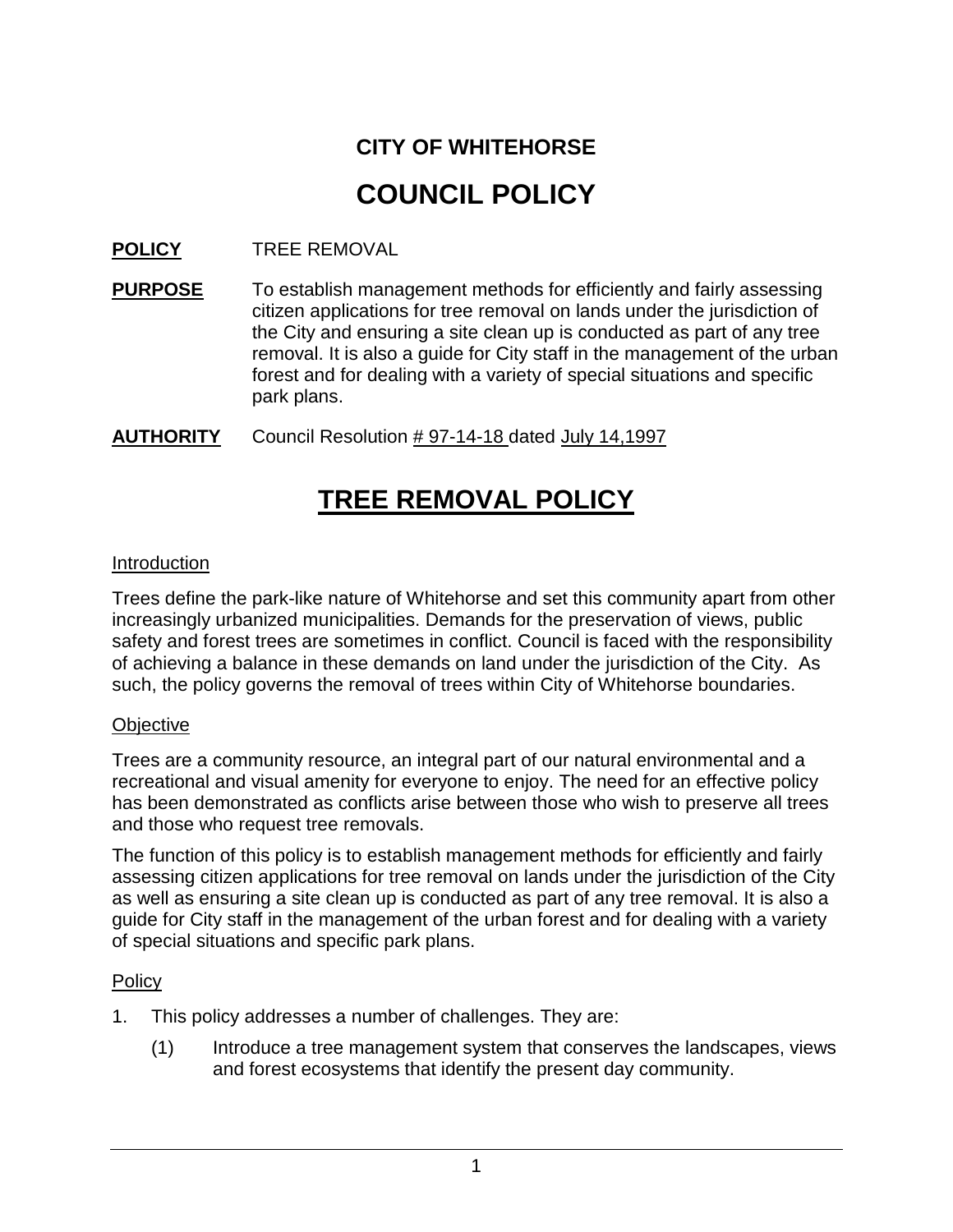- (2) Develop and implement a fair and reasonable mechanism for the settlement of complaints related to City trees.
- (3) Preserve community and neighbourhood character and ensure services such as water, sewer, electrical and transportation systems are maintained and able to operate.
- (4) Identify hazardous trees and remedy the problem.
- (5) Develop a procedure for the removal of trees.
- (6) Establish penalties for tree removal violations.

#### Intervention Criteria and Process

- 2. The Facility Parks Supervisor will evaluate trees that present a safety and/or liability hazard to persons or property and which are within City jurisdiction. A hazardous tree is deemed to be one having the potential to be felled by persons pushing or climbing, or be a dead or diseased tree in a location that is in falling distance of private property, structures or an identified trail as per the Cities Trail Plan. City staff will treat such trees without recourse to a regular tree maintenance application or to the regular evaluation and posting procedures.
- 3. Key criteria for intervention consists of:
	- (1) **Culturally Inappropriate**  A tree or trees that are crowded, weak wood, aggressive roots, shading, non-indigenous species or are considered unsightly.
	- (2) **Damaged**  A tree or trees damaged by natural forces such as wind, snow, ice, environmental stress or unnatural forces such as vehicular damage, vandalism or construction damage.
	- (3) **Dead**  A tree or trees that are no longer living.
	- (4) **Diseased**  A tree or trees that is possibly diseased or has a blight that may be contagious to other trees or weakens the tree causing risks to the public. Deterioration of the tree by fungi, dwarf mistletoe, heart and root rots, sucking, chewing or boring insects.
	- (5) **Fire Prevention**  A tree or trees that cause a fuel build up causing threat from fire to the City.
	- (6) **Liability**  A tree or trees that presents a risk to the public and/or if felled on a structure, road, private property, public property or on a trail, could be a risk to the public.
	- (7) **New Construction/Development/Street Engineering -** A tree or trees that interfere with development, construction or traffic flow ensuring that wherever possible, reforestation will occur in the redevelopment.
	- (8) **Safety**  A tree or trees that pose an immediate threat to public and employee safety, private and/or public property.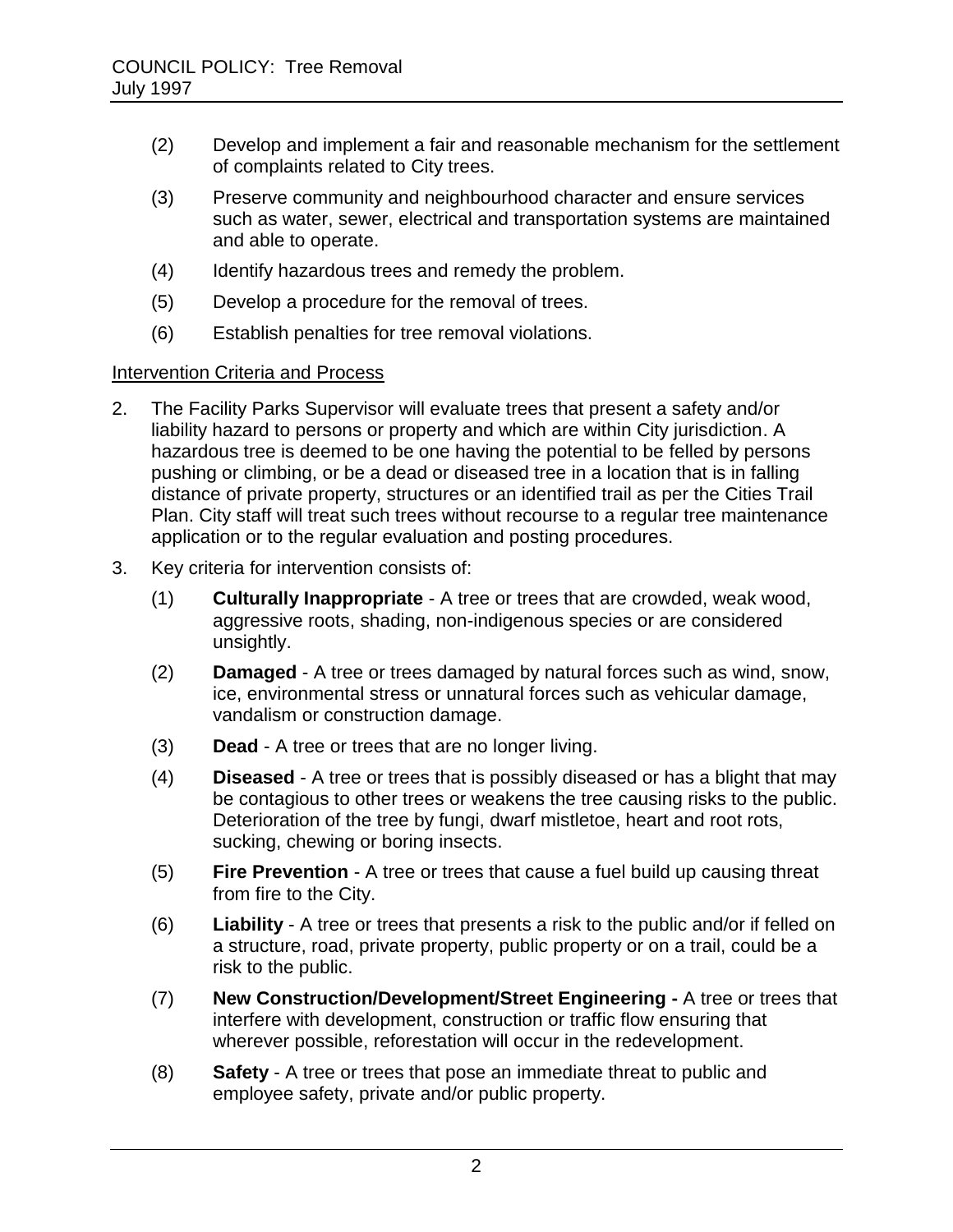#### **Process**

- 4. The public will be expected to make a formal application to Parks and Recreation to cut or prune trees on lands under City jurisdiction will be evaluated using factors that recognize the unique situation presented by each site. The Facility Parks Supervisor or his/her designate will carry out landscape evaluations. Treatment will vary depending on the site specifics of each location. At the discretion of the Facility Parks Supervisor or his/her designate, an arborist or horticultural specialist may be consulted.
- 5. In all treatment of trees on lands under City jurisdiction, the scale of intervention will be determined by the Facility Parks Supervisor balancing private interests with preservation of environmental quality and the community amenity.
- 6. Posting of the intention to cut trees on lands under City jurisdiction will occur for a period not less than seven (7) days in specified areas and where a resident application has been approved for tree cutting of a significant nature. Intervention due to required public works, emergencies, and routine maintenance by City staff will be exempt from posting.

#### Tree Management Practices and Procedures

7. Applications for maintenance work on City trees will be accepted from any member of the public. Each applicant will be evaluated based on the principles described in this policy. The Facility Parks Supervisor will attempt to achieve, with each applicant, a mutually agreeable treatment of the subject trees. In cases of dispute or disagreement, the route of appeal will be through the Parks and Recreation Manager and then to the Director of Municipal Services.

Emergency Removals **Approval Authority - Crew** 

8. A street tree may be removed at the discretion of a field crew if that tree is judged by the responding crew to be an immediate threat to public safety or public property. Emergency removals are normally in response to hazardous situations arising from severe weather, vehicular damage, vandalism, beaver felled trees or construction damage.

Routine Removals **Approval Authority - Facility Parks Supervisor** Approval Authority - Facility Parks Supervisor

9. Trees removed as a component of daily horticultural maintenance include those that are dead, damaged, diseased, hazardous or culturally inappropriate. The decision to remove is the responsibility of the Facility Parks Supervisor. Trees deteriorate to a condition whereby routine removal is required by a variety of factors including:

#### (1) Culturally Inappropriate

Routine maintenance occasionally requires the removal of trees for cultural reasons including crowding, weak wood, aggressive roots or shading of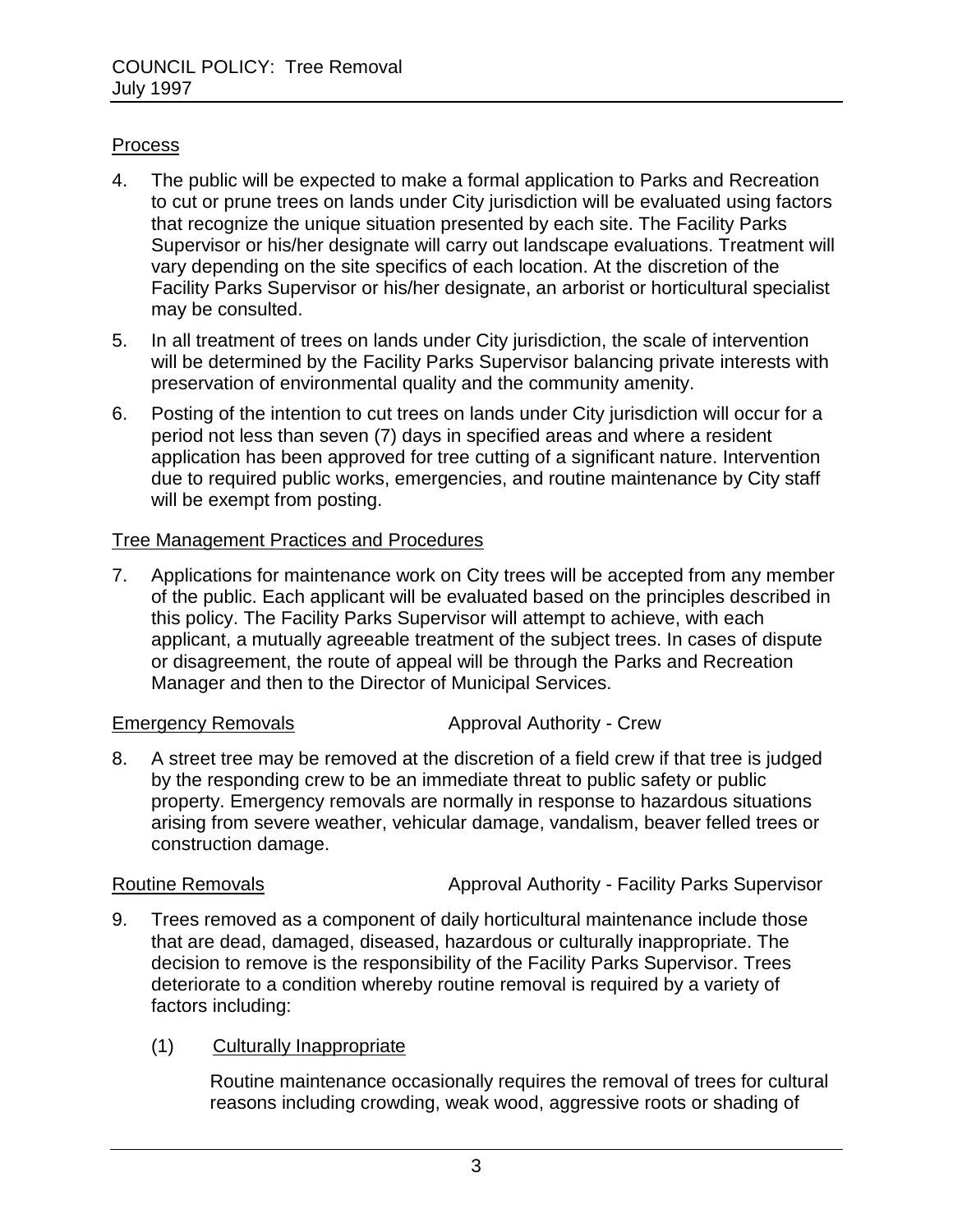ornamental beds. This is a rare practice engaged to improve the appearance and health of horticultural displays.

#### (2) Damage

Natural forces such as wind, snow, ice, or environmental stress (drought) may damage trees. Unnatural forces such as vehicular damage, vandalism or construction damage may also damage them. This damage often leads to tree decline and a requirement for its removal. Trees in decline or dead have the potential to be hazardous depending on their location in relation to private property, structures or identified trails as per the Cities Trail Plan.

#### (3) Development/Street Engineering

Situations arise in the construction or renovation of homes and businesses and in traffic flow management that require the removal of trees. This will, however, be kept to a minimum whenever possible.

Engineering projects that may require tree removal include sidewalk reconstruction, property access (i.e. driveways and entrances) and inappropriate trees at a commercial site.

After consultation with appropriate internal authorities (i.e. Engineering, Environmental Coordinator), the Parks and Recreation Manager will approve tree removals that are required for street widening and left turn bays.

#### (4) Disease and Insect Infestation

Fungi, dwarf mistletoe, heart and root rots, sucking, chewing and boring insects are leading causes of tree decline. Diseased and insect infested trees can be removed when they become hazardous, aesthetically unappealing, or breeding sites for the spread of disease and insects to healthy trees.

Non-Routine Removals **Approval Authority - Parks and Recreation Manager** 

- 10. Occasions arise when the Parks and Recreation Manager is required to authorize the removal of a tree or trees. Senior administration will be informed prior to these removals. These occasions include:
	- (1) Cultural Removals

Senior management is required to consent to the removal of particularly large trees or large numbers of trees that need to be removed for the health of other plant material and the viewing enjoyment of the public. For instance, a grove of trees will eventually require thinning whose members were initially planted in close proximity to achieve an attractive setting.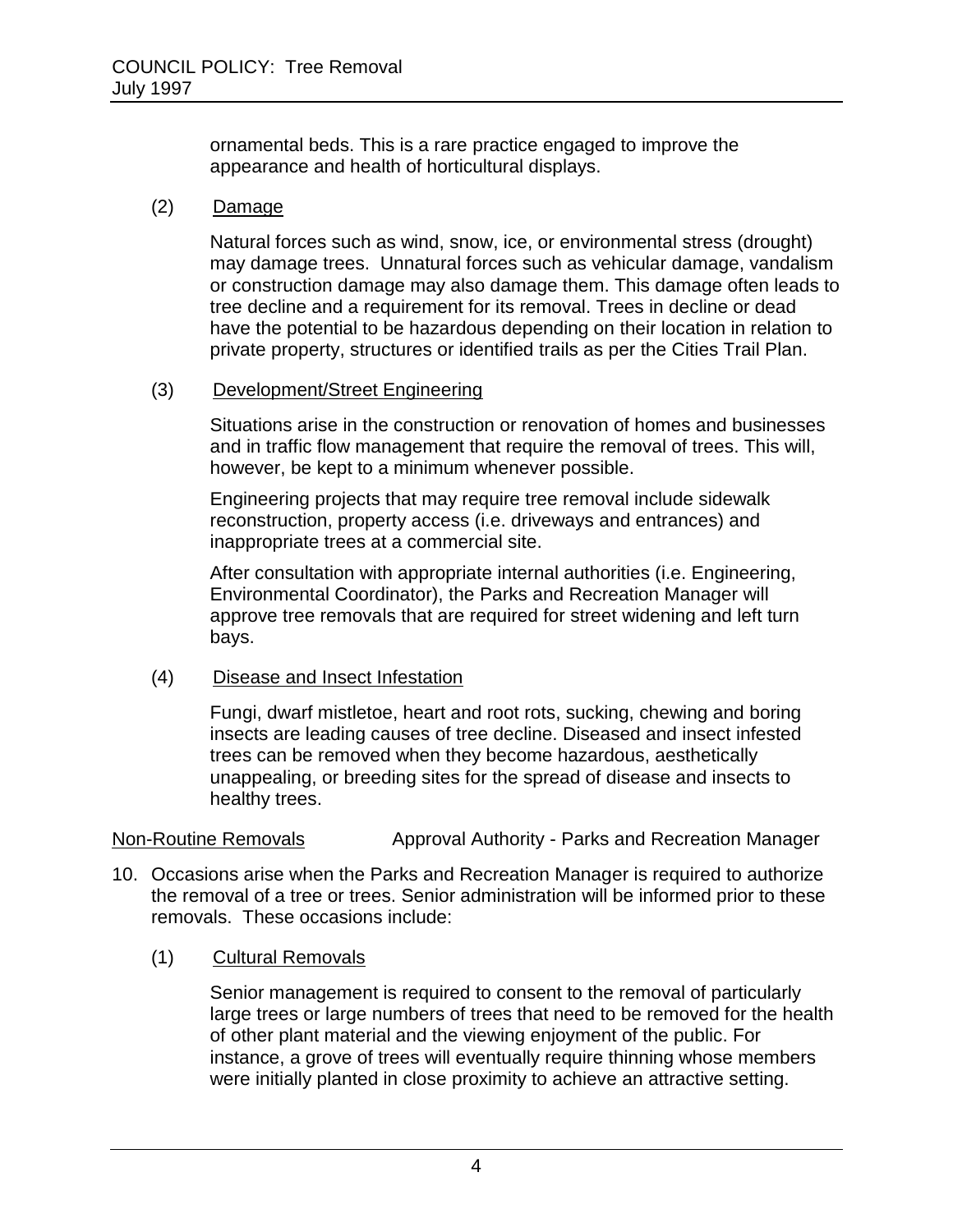#### (2) New Construction Removals

Trees may be removed at the discretion of the Facility Parks Supervisor in the course of new construction on City owned or controlled lands. This includes, but is not limited to, projects such as parks, playgrounds and trail construction.

(3) View Vistas Within Parks

On occasion, trees are removed within City parks to facilitate the creation or re-establishment of views that benefit the general population. This is a rare occurrence, generally responding to public input.

### Fire Prevention

11. The City of Whitehorse may initiate measures to do significant reductions to fuel build ups in forested areas within City boundaries in the effort to reduce fire hazards. This would involve the controlled removal of numerous trees surrounding residential areas. This initiative would be done in accordance with the Fire Risk Assessment Report as submitted by the Yukon College Renewable Resource Program of 1996. Extensive thinning, limbing and deadwood removal shall take place outside of the guidelines of this Tree Removal Policy. Should tree removal be required for fire prevention, full consultation with the Fire Department, Forest Resources of the Federal Government, Parks and Recreation Department, Environmental Coordinator, YTG Renewable Resources, EMO Coordinator and Bylaw Department (when appropriate) would occur.

#### General Evaluation Factors

- 12. Tree Removal Applications will be evaluated with the following evaluation factors. They will be considered in the decision to approve or deny the application.
	- (1) **Habitat** The type of vegetation and the capacity of a forest area to sustain plant, animal or bird life.
	- (2) **Neighbourhood Identity** The part that trees play in making subdivision, street or precinct unique in character.
	- (3) **Recreation** The potential for use of a forest area for public recreation purposes.
	- (4) **Separation** The screening of a private area from public view and separation from artificial light sources.
	- (5) **Sunlight and Shade** The degree to which natural light and shade are enhanced or limited by the presence of trees.
	- (6) **View In** What an area looks like from afar looking back into it.
	- (7) **View Out** What the viewer sees from a specific point, i.e. a view of rivers, lakes, sky, mountains, trails, playgrounds and trees.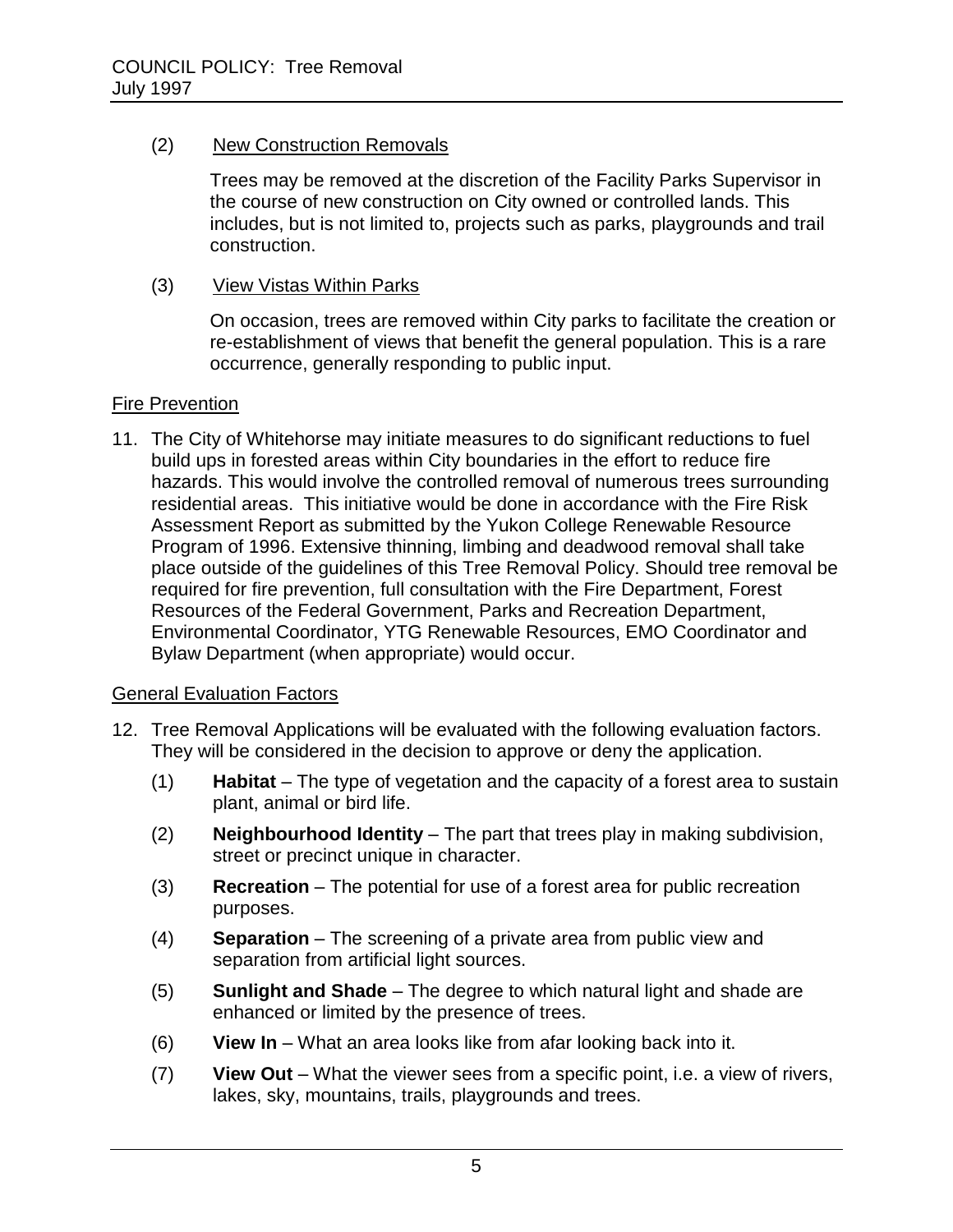13. The Facility Parks Supervisor will use the factors in each application to a greater or lesser degree depending on whether they apply to a specific site. The Facility Parks Supervisor will determine whether or not a factor applies as will the degree of importance of that factor. The final decision on the action to be taken will be based on consultation and input from the Environmental Coordinator.

#### **Posting**

14. Public notification of City intent to remove trees will be done by means of signs posted on the trees to be removed. In general, all removals will be posted for a period not less than seven (7) days. Work that will not be posted includes the removal of hazardous trees, removals required due to public works, emergencies and routine maintenance. Individuals who wish to object to tree cutting will have recourse to the Parks and Recreation Manager with appeal to the Director of Municipal Services. Phone numbers for this appeal will be noted on all postings.

#### **Penalties**

15. Unauthorized tree removal penalties shall be governed under Parks and Recreation Bylaw 92-15. This bylaw specifies a minimum penalty of \$200.00 and maximum penalty of \$500.00 per unauthorized tree removal, or alternate remedy as agreed to by the City.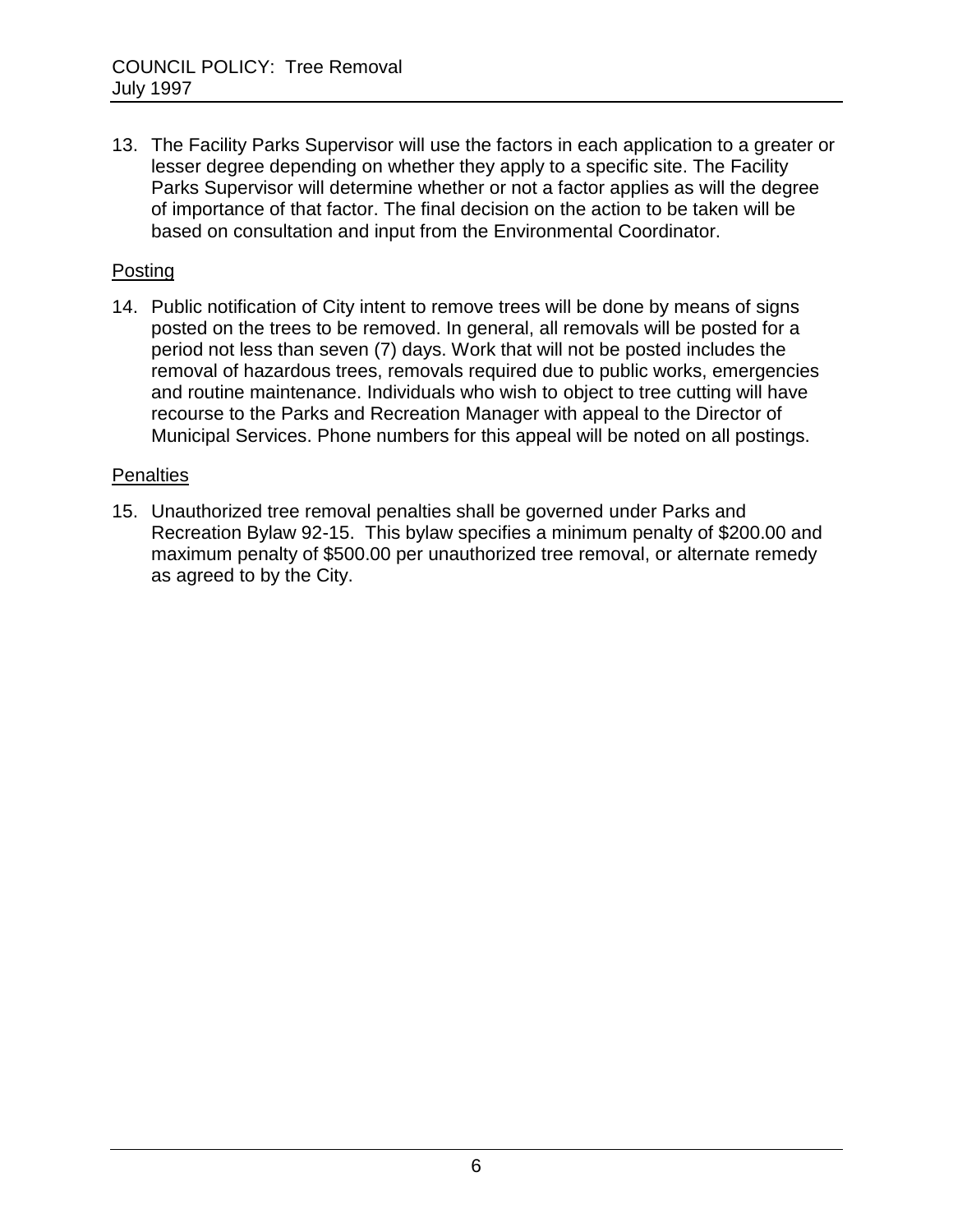### TREE REMOVAL REQUEST

| Application for a Permit                                                                                                                                                                   |           |  |
|--------------------------------------------------------------------------------------------------------------------------------------------------------------------------------------------|-----------|--|
| Please complete the following information to help us process your application. This<br>includes the written information on the front of this form and a sketch of the site on the<br>back. |           |  |
|                                                                                                                                                                                            |           |  |
|                                                                                                                                                                                            |           |  |
|                                                                                                                                                                                            |           |  |
|                                                                                                                                                                                            |           |  |
|                                                                                                                                                                                            |           |  |
| Reason for Removal Request: please circle one of the following numbers that best<br>describes your situation                                                                               |           |  |
| 1. dead or dying, thus a potential hazard<br>2. interfering with utility wires<br>3. roots interfering with sewer<br>4. roots interfering with water line<br>5. too close to building face |           |  |
| Useable wood to be retained by applicant                                                                                                                                                   | Yes<br>No |  |
| I acknowledge that the information on this application is correct to the best of my<br>knowledge.                                                                                          |           |  |
|                                                                                                                                                                                            |           |  |

…./More on the next page